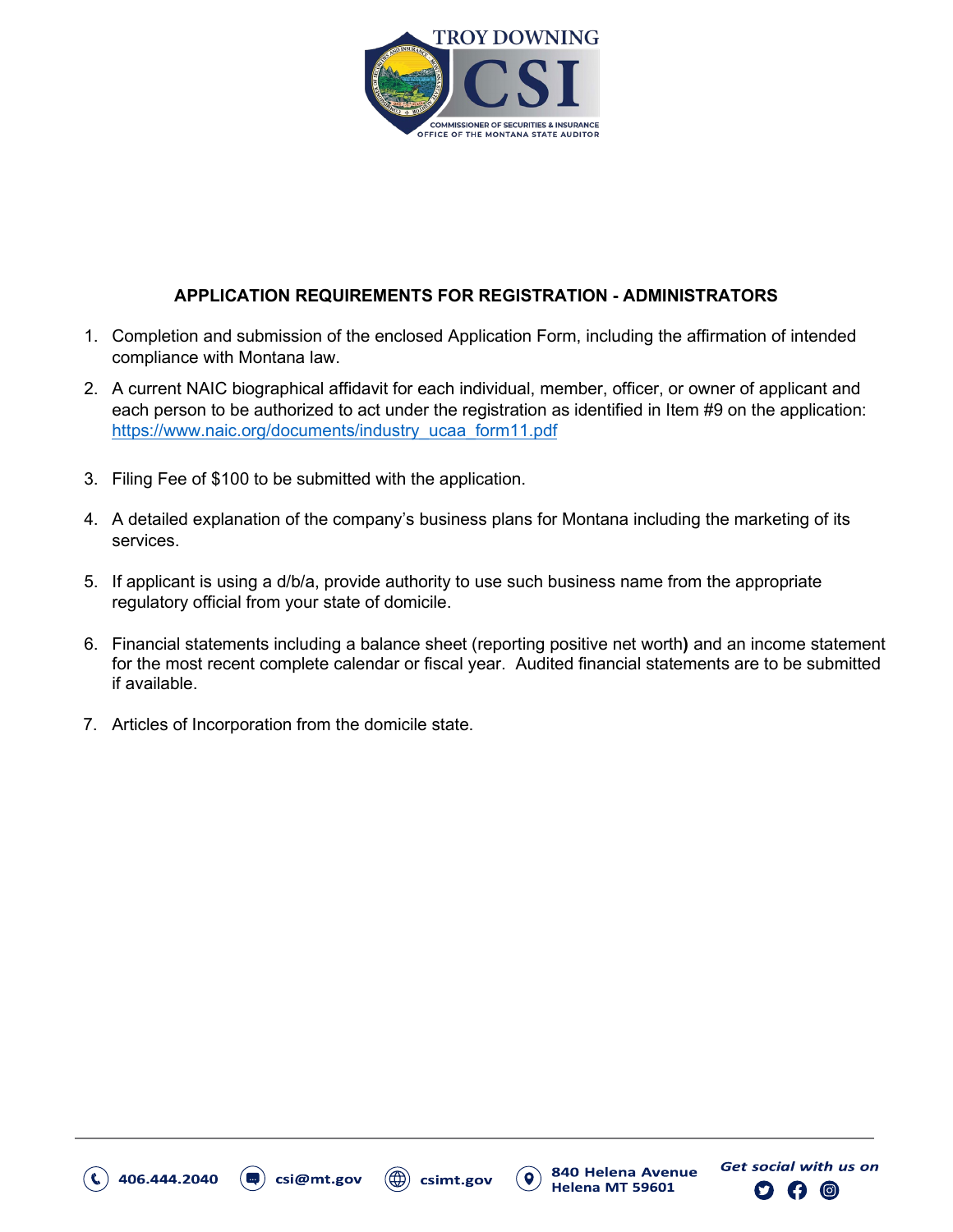

### **APPLICATION FOR CERTIFICATE OF REGISTRATION - ADMINISTRATORS** § 33-17-603, MCA

| 1. |                                                                                                                                                                                                                                                                                                                                                                                             |
|----|---------------------------------------------------------------------------------------------------------------------------------------------------------------------------------------------------------------------------------------------------------------------------------------------------------------------------------------------------------------------------------------------|
|    | Name of Applicant:<br>(Name under which business is to be transacted and registration is to be issued.)                                                                                                                                                                                                                                                                                     |
|    | $\begin{picture}(20,10) \put(0,0){\dashbox{0.5}(5,0){ }} \put(15,0){\circle{10}} \put(15,0){\circle{10}} \put(15,0){\circle{10}} \put(15,0){\circle{10}} \put(15,0){\circle{10}} \put(15,0){\circle{10}} \put(15,0){\circle{10}} \put(15,0){\circle{10}} \put(15,0){\circle{10}} \put(15,0){\circle{10}} \put(15,0){\circle{10}} \put(15,0){\circle{10}} \put(15,0){\circle{10}} \put(15,0$ |
| 2. |                                                                                                                                                                                                                                                                                                                                                                                             |
| 3. |                                                                                                                                                                                                                                                                                                                                                                                             |
| 4. |                                                                                                                                                                                                                                                                                                                                                                                             |
| 5. |                                                                                                                                                                                                                                                                                                                                                                                             |
| 6. |                                                                                                                                                                                                                                                                                                                                                                                             |
| 7. | Are the TPA and or DBA (if applicable) registered with the Montana Secretary of State's office?<br><b>NO</b><br>  YES                                                                                                                                                                                                                                                                       |
| 8. | Names of all insurance companies for whom you will provide administrative services in Montana                                                                                                                                                                                                                                                                                               |
|    |                                                                                                                                                                                                                                                                                                                                                                                             |
|    | <b>Get social with us on</b><br>840 Helena Avenue<br>$\circledast$<br>406.444.2040<br>$\bullet$<br>csi@mt.gov<br>$\blacksquare$<br>csimt.gov<br>Helena MT 59601<br>$O$ $O$ $O$                                                                                                                                                                                                              |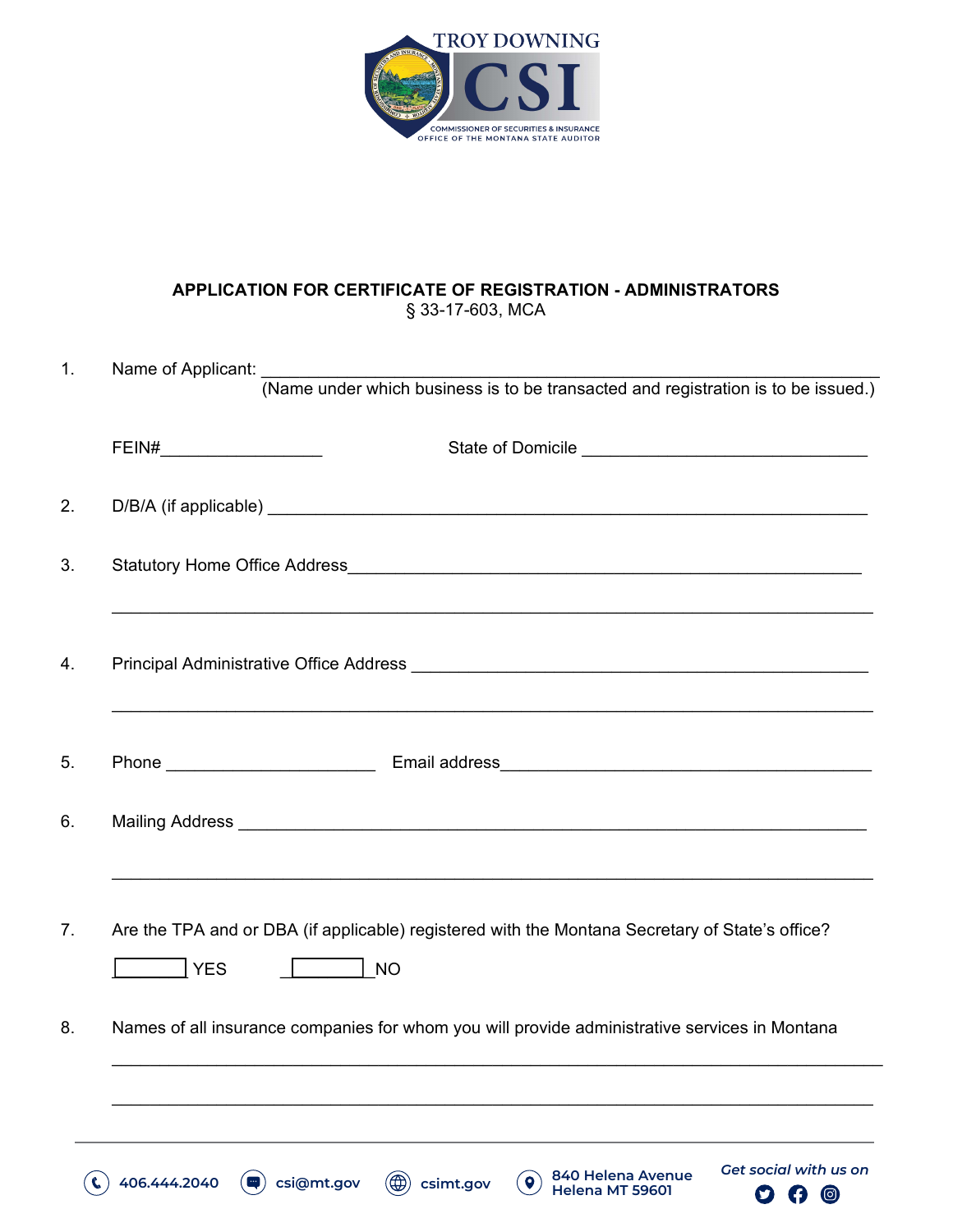

| Individual                     | Partnership  | Association<br>Corporation                                                                                                                                                                                              | <b>LLC</b> |
|--------------------------------|--------------|-------------------------------------------------------------------------------------------------------------------------------------------------------------------------------------------------------------------------|------------|
| Affidavit for each (enclosed.) |              | Give full names, titles and addresses of all members, officers, owners, or other authorized individuals of<br>the applicant who are controlling the activities of the administrator (submit a current NAIC Biographical |            |
| <b>FULL NAME</b>               | <b>TITLE</b> | <b>ADDRESS</b>                                                                                                                                                                                                          |            |
|                                |              |                                                                                                                                                                                                                         |            |
|                                |              |                                                                                                                                                                                                                         |            |
|                                |              |                                                                                                                                                                                                                         |            |
|                                |              |                                                                                                                                                                                                                         |            |

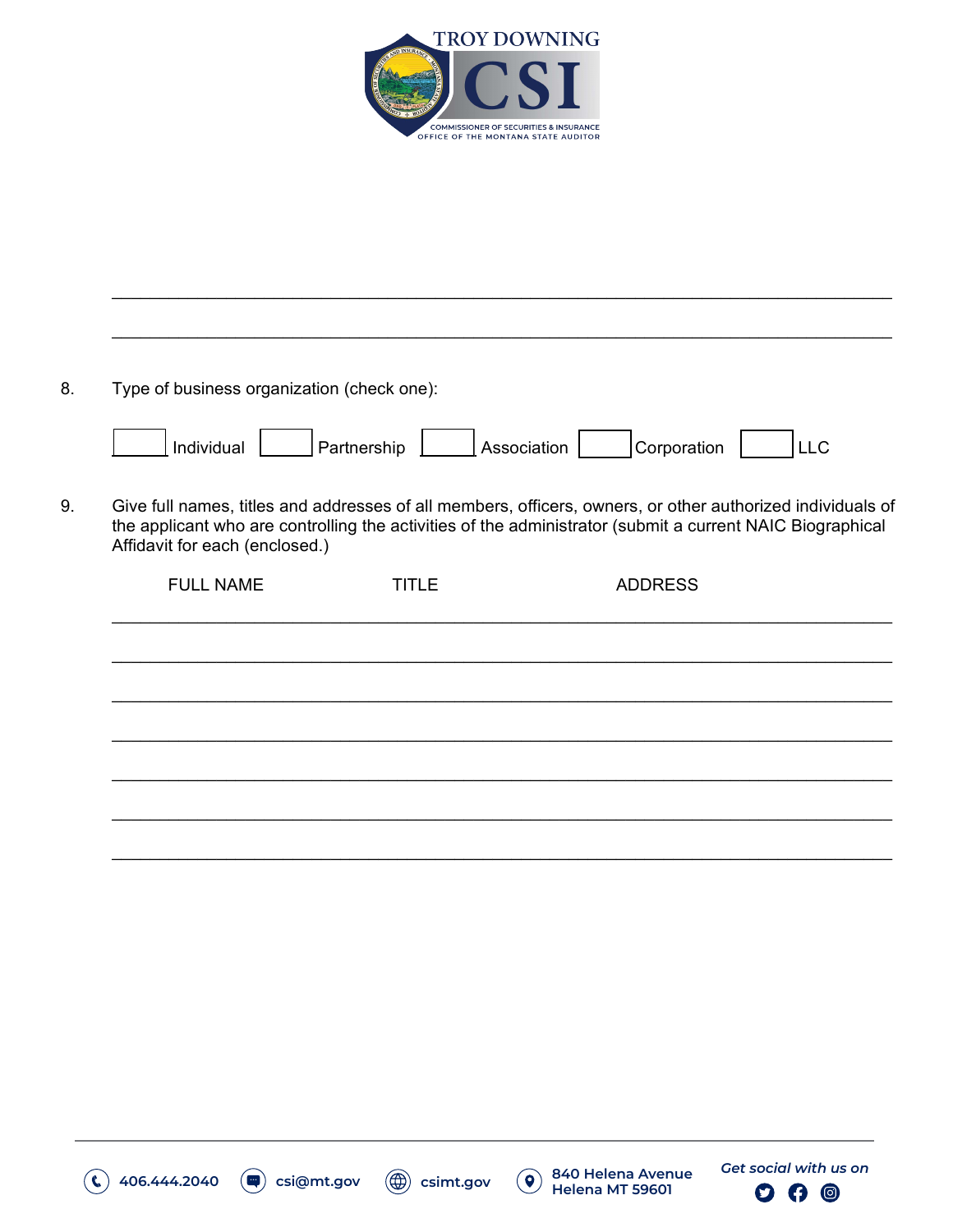

### DO YOU, AS THE APPLICANT, AND ALL PERSONS NAMED BEFORE, AGREE AS FOLLOWS: PLEASE ANSWER WITH A YES OR A NO.

- 1. Does the applicant agree that, if registration is issued, only those persons named above will be permitted to control the activities of the administrator?
- 3. To maintain in accordance with prudent standards of insurance recordkeeping, adequate books and records of all transactions between you, the insurers, and the insured persons, for the duration of the required written agreement and for 5 years thereafter?
- 4. To maintain the above-mentioned books and records at your principal administrative office?
- 5. To allow the Commissioner of Insurance access to the above-mentioned books and records for examination, audit, or inspection?
- 6. To provide a written notice, approved by the insurer, to insured individuals advising them of the identity of a relationship between you, the policyholder, and the insurer?

I understand that pursuant to Section 33-17-1001, MCA, any false statement contained in any document concerning this application may subject all licenses issued to me and this organization to suspension, or revocation, or other administrative action.

Date: \_\_\_\_\_\_\_\_\_\_\_\_\_\_\_\_\_\_\_\_\_\_\_\_\_\_ \_\_\_\_\_\_\_\_\_\_\_\_\_\_\_\_\_\_\_\_\_\_\_\_\_\_\_\_\_\_\_\_\_\_\_\_\_

Officer and Title (Print)

 $\overline{\phantom{a}}$  , where  $\overline{\phantom{a}}$  , where  $\overline{\phantom{a}}$  , where  $\overline{\phantom{a}}$  , where  $\overline{\phantom{a}}$ Officer and Title (Signature)







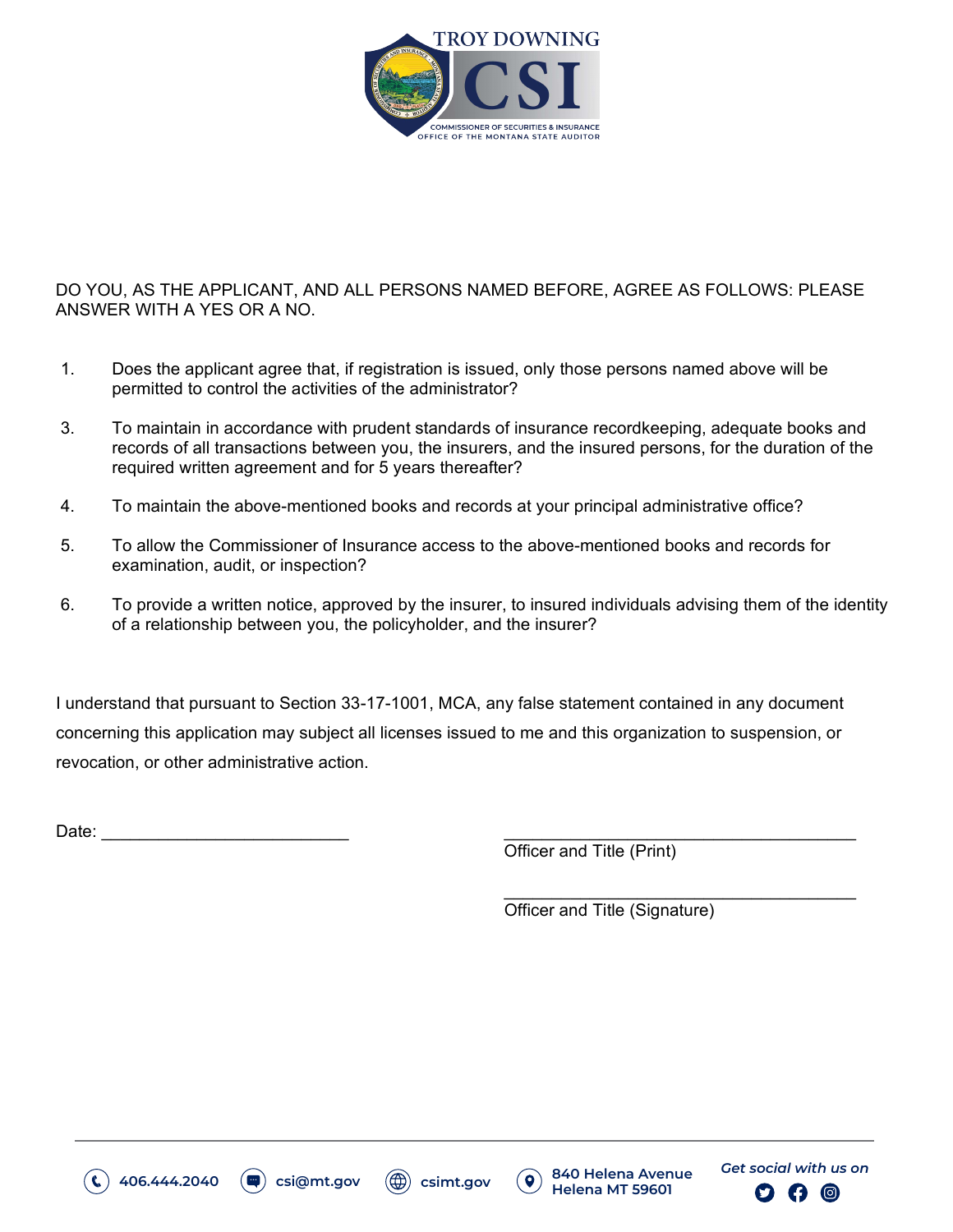#### **MONTANA STATUTES**

33-17-102. Definitions. As used in this chapter, the following definitions apply:

(1) (a) "Adjuster" means a person who, on behalf of the insurer, for compensation as an independent contractor or as the employee of an independent contractor or for a fee or commission investigates and negotiates the settlement of claims arising under insurance contracts or otherwise acts on behalf of the insurer.

(b) The term does not include a:

(i) licensed attorney who is qualified to practice law in this state;

(ii) salaried employee of an insurer or of a managing general agent;

(iii) licensed insurance producer who adjusts or assists in adjustment of losses arising under policies issued by the insurer;

(iv) licensed third-party administrator who adjusts or assists in adjustment of losses arising under policies issued by the insurer; or

(v) claims examiner as defined in 39-71-116.

(2) "Adjuster license" means a document issued by the commissioner that authorizes a person to act as an adjuster or a public adjuster.

(3) (a) "Administrator" means a person who collects charges or premiums from residents of this state in connection with life, disability, property, or casualty insurance or annuities or who adjusts or settles claims on these coverages.

(b) The term does not include:

(i) an employer on behalf of its employees or on behalf of the employees of one or more subsidiaries of affiliated corporations of the employer;

(ii) a union on behalf of its members;

(iii) (A) an insurer that is either authorized in this state or acting as an insurer with respect to a policy lawfully issued and delivered by the insurer in and pursuant to the laws of a state in which the insurer is authorized to transact insurance; or

(B) a health service corporation as defined in 33-30-101;

(iv) a life, disability, property, or casualty insurance producer who is licensed in this state and whose activities are limited exclusively to the sale of insurance;

(v) a creditor on behalf of its debtors with respect to insurance covering a debt between the creditor and its debtors;

(vi) a trust established in conformity with 29 U.S.C. 186 or the trustees, agents, and employees of the trust;

(vii) a trust exempt from taxation under section 501(a) of the Internal Revenue Code or the trustees and employees of the trust;

(viii) a custodian acting pursuant to a custodian account that meets the requirements of section 401(f) of the Internal Revenue Code or the agents and employees of the custodian;

(ix) a bank, credit union, or other financial institution that is subject to supervision or examination by federal or state banking authorities;

(x) a company that issues credit cards and that advances for and collects premiums or charges from the company's credit card holders who have authorized the company to do so, if the company does not adiust or settle claims:

(xi) a person who adjusts or settles claims in the normal course of the person's practice or employment as an attorney and who does not collect charges or premiums in connection with life or disability insurance or annuities; or

(xii) a person appointed as a managing general agent in this state whose activities are limited exclusively to those described in 33-2-1501(10) and Title 33, chapter 2, part 16.

(4) (a) "Business entity" means a corporation, association, partnership, limited liability company, limited liability partnership, or other legal entity.

(b) The term does not include an individual.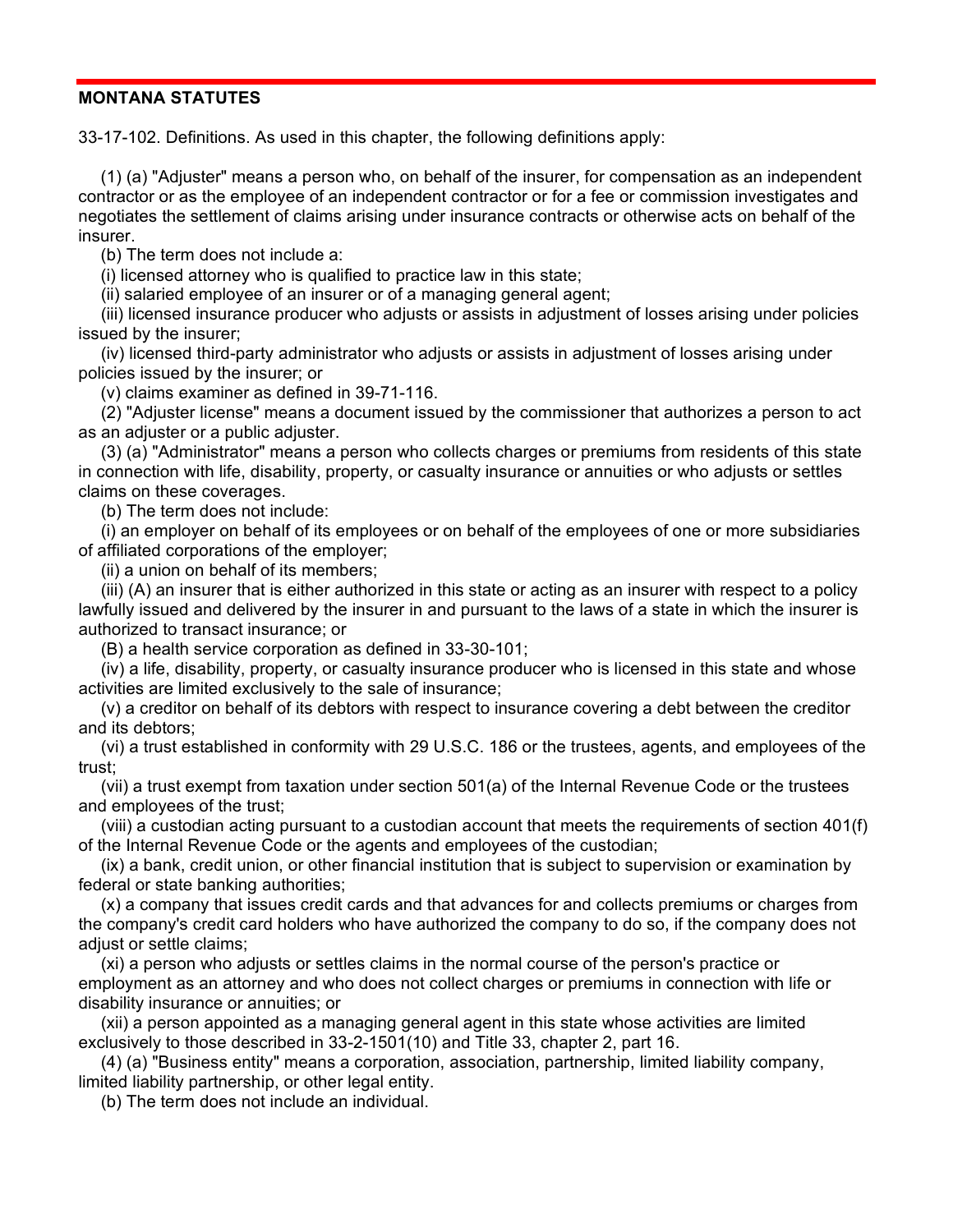(5) "Consultant" means an individual who for a fee examines, appraises, reviews, evaluates, makes recommendations, or gives advice regarding an insurance policy, annuity, or pension contract, plan, or program.

(6) "Consultant license" means a document issued by the commissioner that authorizes an individual to act as an insurance consultant.

(7) "Exchange" means a health benefit exchange established by the state of Montana or an exchange established by the United States department of health and human services in accordance with 42 U.S.C. 18031.

(8) "Home state" means the District of Columbia or any state or territory of the United States in which a person licensed under this chapter maintains a principal place of residence or a principal place of business.

(9) "Individual" means a natural person.

(10) "Insurance producer", except as provided in 33-17-103, means a person required to be licensed under the laws of this state to sell, solicit, or negotiate insurance.

(11) "Lapse" means the expiration of the license for failure to renew by the biennial renewal date.

(12) "License" means a document issued by the commissioner that authorizes a person to act as an insurance producer for the lines of authority specified in the document. The license itself does not create actual, apparent, or inherent authority in the holder to represent or commit an insurer to a binding agreement.

(13) "Limited line credit insurance" includes credit life insurance, credit disability insurance, credit property insurance, credit unemployment insurance, involuntary unemployment insurance, mortgage life insurance, mortgage guaranty insurance, mortgage disability insurance, gap insurance, and any other form of insurance offered in connection with an extension of credit that is limited to partially or wholly extinguishing the credit obligation and that the commissioner determines should be designated as a form of limited line credit insurance.

(14) "Limited line credit insurance producer" means a person who sells, solicits, or negotiates one or more forms of limited line credit insurance coverage to individuals through a master, corporate, group, or individual policy.

(15) "Limited lines insurance" means those lines of insurance that the commissioner finds necessary to recognize for the purposes of complying with 33-17-401(3).

(16) "Limited lines producer" means a person authorized by the commissioner to sell, solicit, or negotiate limited lines insurance.

(17) "Lines of authority" means any kind of insurance as defined in Title 33.

(18) "Navigator" means a person certified by the commissioner under 33-17-241 and selected to perform the activities and duties identified in 42 U.S.C. 18031, et seq.

(19) "Negotiate" means the act of conferring directly with or offering advice directly to a purchaser or prospective purchaser of a particular contract of insurance concerning any of the substantive benefits, terms, or conditions of the contract if the person engaged in negotiation either sells insurance or obtains insurance from insurers for purchasers.

(20) "Person" means an individual or a business entity.

(21) (a) "Public adjuster" means an adjuster retained by and representing the interests of the insured.

(b) The term does not include a person who provides an estimate of work to an insurer on behalf of an insured as long as the insured is notified of all communications between the person and the insurer related to the estimates.

(22) "Sell" means to exchange a contract of insurance by any means, for money or the equivalent, on behalf of an insurance company.

(23) "Solicit" means attempting to sell insurance or asking or urging a person to apply for a particular kind of insurance.

(24) "Suspend" means to bar the use of a person's license for a period of time.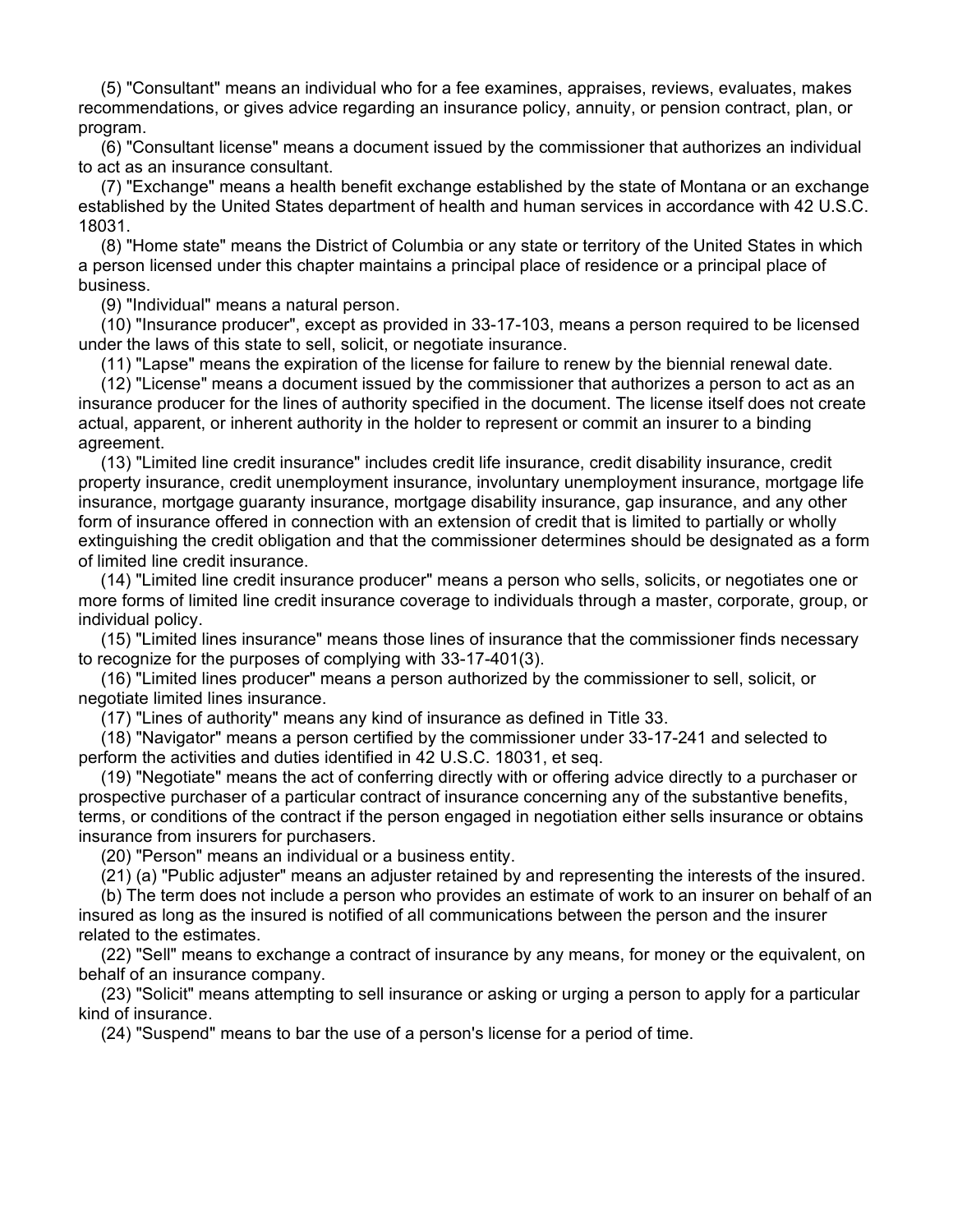History: En. Secs. 146, 147, 148, 150, Ch. 286, L. 1959; R.C.M. 1947, 40-3302, 40-3303(part), 40-3304, 40-3306; amd. Sec. 5, Ch. 518, L. 1983; amd. Sec. 1, Ch. 409, L. 1987; amd. Sec. 18, Ch. 713, L. 1989; amd. Sec. 25, Ch. 798, L. 1991; amd. Sec. 49, Ch. 379, L. 1995; amd. Sec. 24, Ch. 531, L. 1997; amd. Sec. 3, Ch. 106, L. 2001; amd. Sec. 10, Ch. 427, L. 2003; amd. Sec. 1, Ch. 140, L. 2005; amd. Sec. 12, Ch. 469, L. 2005; amd. Sec. 4, Ch. 313, L. 2009; amd. Sec. 11, Ch. 169, L. 2013; amd. Sec. 6, Ch. 245, L. 2013; amd. Sec. 3, Ch. 139, L. 2015; amd. Sec. 17, Ch. 151, L. 2017.

## **Part 6 Administrators**

**33-17-601. Repealed.** Sec. 68, Ch. 713, L. 1989. **History: En. Sec. 1, Ch. 343, L. 1979; amd. Sec. 10, Ch. 409, L. 1987.**

**33-17-602. Written agreement required.** (1) A person may not act as an administrator without a written agreement between the person and the insurer. The written agreement must be retained as part of the official records of both the administrator and the insurer for the duration of the agreement and for 5 years thereafter. The written agreement must contain provisions that include the requirements of 33-17- 612 through 33-17-617 insofar as these requirements relate to the functions performed by the administrator.

(2) The agreement must contain a provision with respect to the underwriting or other standards pertaining to the business underwritten by the insurer.

(3) Whenever a policy is issued to a trustee, a copy of the trust agreement and any amendments to it must be furnished to the insurer by the administrator and be retained as part of the official records of both the administrator and the insurer for the duration of the policy and for 5 years thereafter.

**History: En. Sec. 2, Ch. 343, L. 1979; amd. Sec. 11, Ch. 409, L. 1987; amd. Sec. 44, Ch. 713, L. 1989.** 

**33-17-603. Certificate of registration.** (1) Except as provided in 33-17-604, a person may not act as or represent to the public that the person is an administrator in this state unless the person holds a certificate of registration as an administrator.

(2) An application for a certificate of registration must be accompanied by a fee of \$100. The commissioner shall issue the certificate unless the commissioner finds that the applicant is not competent, trustworthy, financially responsible, or of good personal and business reputation or that the applicant has had a previous application for a license denied for cause within 5 years.

(3) A certificate of registration must be renewed each year by the administrator paying a continuation fee of \$100 on or before July 1. Upon payment, the certificate continues in force unless suspended, revoked, or otherwise terminated. The commissioner shall deposit the fee with the state treasurer to be credited to the general fund.

(4) A certificate of registration may be suspended or revoked if, after notice and hearing, the commissioner finds that the administrator has violated any of the requirements of this part or that the administrator is not competent, trustworthy, financially responsible, or of good personal and business reputation.

(5) Unless a certification requirement is waived, a person who acts as an administrator without a certificate of registration is subject to a fine of not less than \$500 or more than \$1,500.

**History: En. Sec. 12, Ch. 343, L. 1979; amd. Sec. 45, Ch. 713, L. 1989; amd. Sec. 8, Ch. 798, L. 1991; amd. Sec. 53, Ch. 379, L. 1995; amd. Sec. 148, Ch. 42, L. 1997.** 

**33-17-604. Waiver of certification requirements.** The commissioner may waive the requirements of 33-17-603 for any person or class of persons. The factors taken into account in granting a waiver include but are not limited to:

(1) whether the person acting as an administrator is primarily in a business other than that of administrator;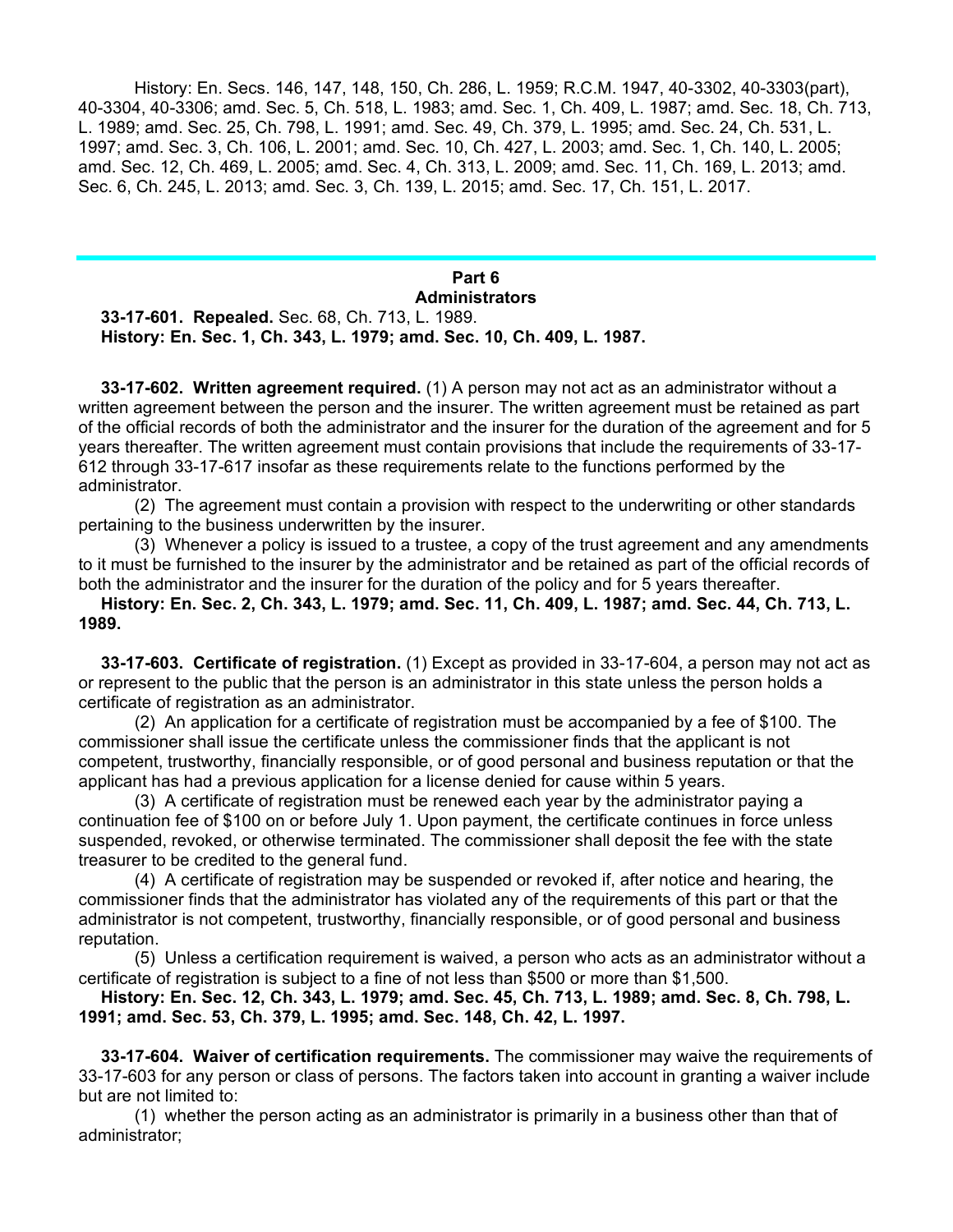(2) whether the financial strength and history of the organization indicates stability in its continuity of doing business;

(3) whether the regular duties being performed as an administrator are such that the covered persons are not likely to be injured by a waiver of the requirements. **History: En. Sec. 13, Ch. 343, L. 1979; amd. Sec. 46, Ch. 713, L. 1989.** 

**33-17-605. Repealed.** Sec. 19, Ch. 409, L. 1987. **History: En. Sec. 10, Ch. 343, L. 1979.**

**33-17-606 through 33-17-610 reserved.**

**33-17-611. Maintenance of information.** For the duration of the agreement required by 33-17-602 and for 5 years thereafter, each administrator shall maintain at its principal administrative office adequate books and records of all transactions between the administrator, insurers, and insured persons. These books and records must be maintained in accordance with prudent standards of insurance recordkeeping. The commissioner shall have access to these books and records for examination, audit, or inspection. Any trade secrets contained in the books and records, including but not limited to the identity and addresses of policyholders and certificate holders, are confidential, except that the commissioner may use the information in any proceedings instituted against the administrator. The insurer retains the right to continuing access to those books and records of the administrator sufficient to permit the insurer to fulfill all of its contractual obligations to insured persons, subject to any restrictions in the written agreement between the insurer and the administrator.

**History: En. Sec. 3, Ch. 343, L. 1979; amd. Sec. 47, Ch. 713, L. 1989.** 

**33-17-612. Approval of advertising.** An administrator may use only such advertising pertaining to the business underwritten by an insurer as is approved by the insurer in advance of its use. **History: En. Sec. 4, Ch. 343, L. 1979.** 

**33-17-613. Collection of charges and premiums.** (1) All insurance charges or premiums collected by an administrator on behalf of or for an insurer and return premiums received from the insurer are held by the administrator in a fiduciary capacity. These funds must be immediately remitted to the person entitled to them or must be deposited promptly in a fiduciary bank account established and maintained by the administrator. If deposited charges or premiums were collected on behalf of or for more than one insurer, the administrator shall require the bank in which the fiduciary account is maintained to keep records clearly recording the deposits in and withdrawals from the account on behalf of or for each insurer. The administrator shall promptly obtain and keep copies of all these records and, upon request of an insurer, shall furnish the insurer with copies of the records pertaining to deposits and withdrawals on behalf of or for the insurer.

(2) The administrator may not pay a claim by withdrawals from the fiduciary account. Withdrawals from the fiduciary account must be made, as provided in the written agreement between the administrator and the insurer, for:

- (a) remittance to an insurer entitled to the remittance;
- (b) deposit in an account maintained in the name of the insurer;

(c) transfer to and deposit in a claims paying account, with claims to be paid as provided in 33- 17-615;

- (d) payment to a group policyholder for remittance to the insurer entitled to the payment;
- (e) payment to the administrator of its commission, fees, or charges; or
- (f) remittance of return premiums to the person entitled to the premium.

**History: En. Sec. 5, Ch. 343, L. 1979; amd. Sec. 48, Ch. 713, L. 1989.**